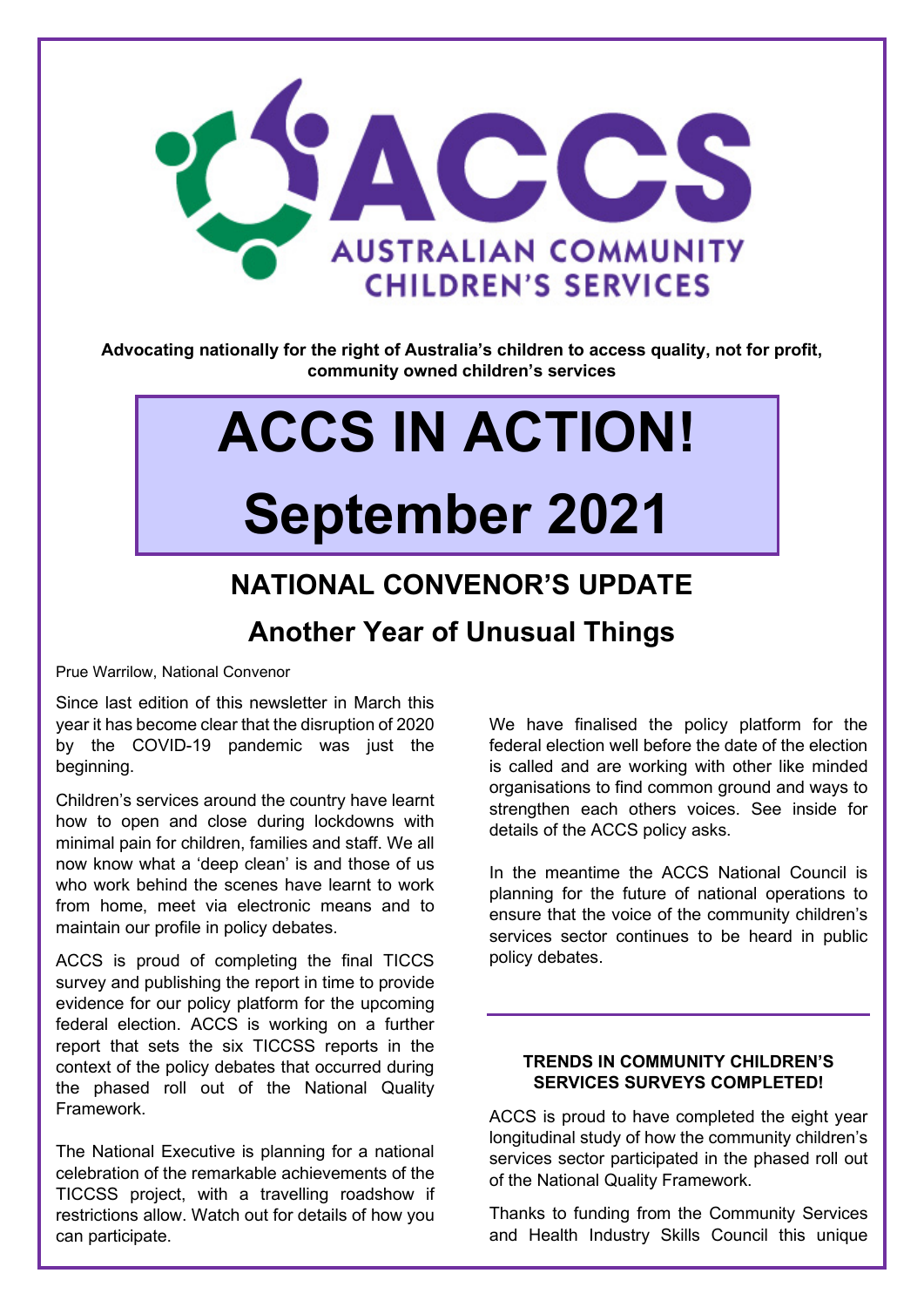longitudinal study of the significant reform agenda has provided evidence that improved quality standards are feasible and that the community sector continues to lead.

All of the research reports are accessible on the ACCS website [here.](http://ausccs.org.au/ticcss-reports/)

#### **TACCS MEDIA RELEASE** 08/09/21

#### **Not-for-profit early learning rates better for children**

As the impacts of the COVID-19 pandemic continue to devastate the early education and care sector, not-for-profit (NfP), communityowned services have reported outstanding results in recent national quality benchmarks.

Released this week, the sixth *Trends in Community Children's Services Survey* (TICCSS) of early education and care services reported that 42 per cent of NfP, community-owned services rated as "high quality" compared with just 18 per cent of private providers against the National Quality Framework.

Prue Warrilow, the National Convenor of Australian Community Children's Services (ACCS), says that the survey confirms that despite the COVID-19 pandemic, NfPs have continued to provide "high quality programs for children and families in the face of unprecedented change".

"The operating environment for services has been severely challenged in a range of ways. The biggest impacts were families withdrawing their children due to pandemic anxiety, services' need to waive fees to keep children enrolled and families engaged. Combine these with the debilitating effects on workforce where, during the pandemic peak, more than one-third of service respondents were forced to reduce staff hours and ten per cent had to put staff off," she said.

Over half (54%) worried about children at their service because of the experiences they had in the events of 2020. Most (79%) were worried about children expressing heightened anxiety or stress, half (50%) were worried about children transitioning to school and 44 per cent were worried about children with developmental delays or regression.

TICCSS has reported on the circumstances of NfP

services over the past nine years. This year, the survey also asked about the impacts of COVID-19.

Other key findings showed:

- Not-for-profit services have maintained or improved on their already high quality ratings.
- Not-for-profit services have higher numbers of educators and teachers than legally required. Low ratios and small groups mean every child gets the attention they need, which enhances their safety, development and learning.
- Not-for-profit educators are highly engaged in study to improve their qualifications. Better qualified educators translates to better quality teaching, which boosts children's learning and development, right now and into their school years.

"Overwhelmingly, respondents noted that their top highlight over the past year was that their service had responded to COVID-19 while continuing to meet the needs of children and families," added Ms Warrilow.

"Definitionally, high quality services offer safe, warm, responsive and nurturing environments in which all children can explore and learn. Now, when times are tough, is when we need them the most."

[Read the full report.](http://ausccs.org.au/wp-content/uploads/2021/08/TICCS_2021_wave6.pdf)

#### **ENGAGEMENT WITH THE FEDERAL GOVERNMENT**

#### **Correspondence with the Minister**

ACCS wrote to Education Minister Tudge offering support for his stated priority of increasing the participation in early childhood education and care of children experiencing vulnerability. We provided him with evidence from our TICCSS research.

The Minister responded with a welcome statement that the federal Budget for universal access to preschool included funds to enable all children to benefit regardless of preschool setting, a policy that ACCS has long advocated for.

#### **Alerts to the Greens**

The Greens continue to ask for ideas from ACCS on questions they can ask in Senate Estimates to improve the transparency and accountability of government decision makers. ACCS has again provided questions probing key unanswered questions about delays in removing the \$10,560 cap for CCS recipients and why the focus of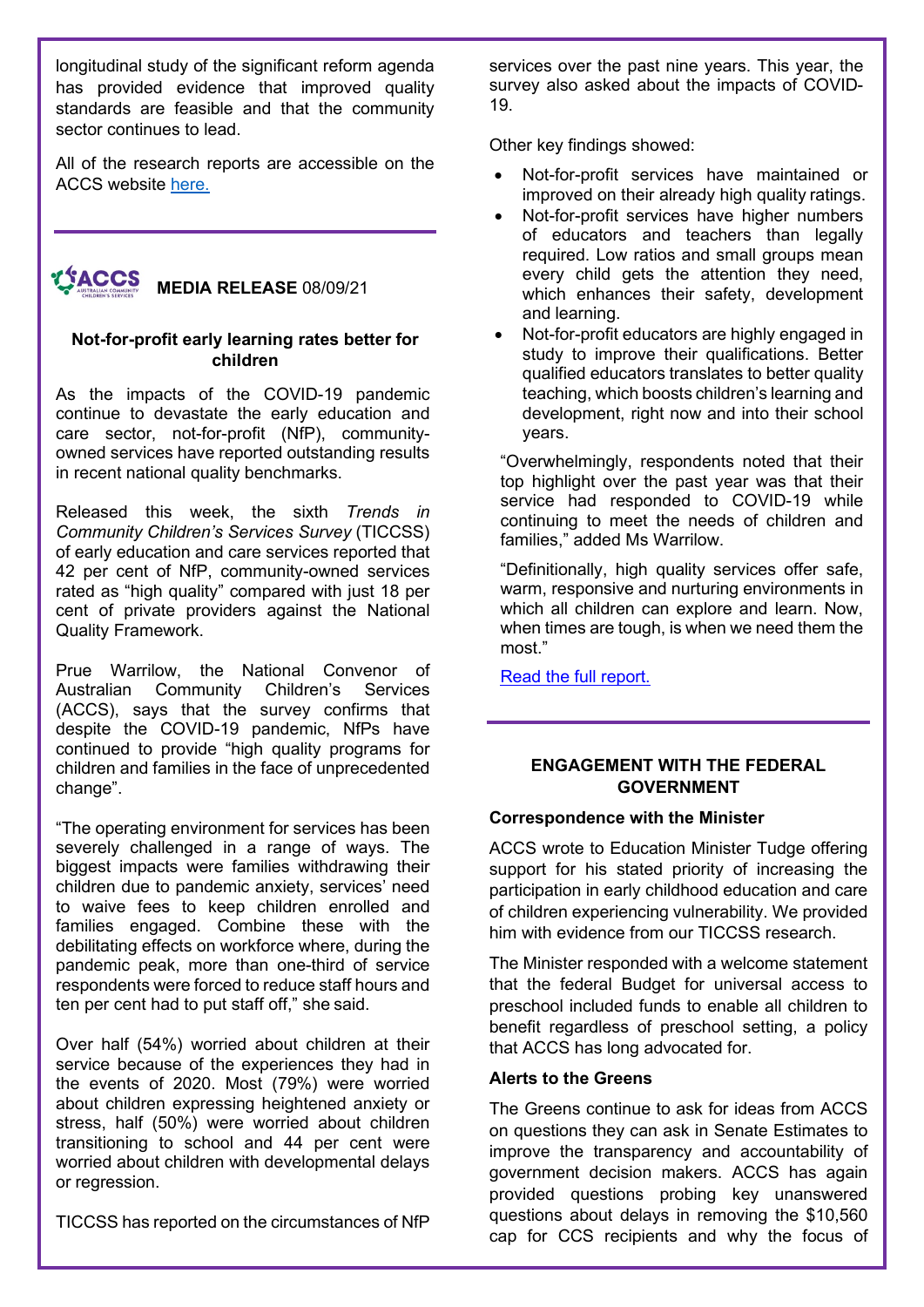government policy is on workforce participation with no apparent regard on the benefits to, or the rights of children.

#### **Submission to the Review of the National Quality Standards**

ACCS responded to the Review of the NQS with an expression of our strong support for the alignment of the National Quality Framework with the National Child Safe Principles.

ACCS believes that extending the reach of child safe organisation culture as outlined in the National Principles will help amplify the prevention, identification and response to abuse, neglect and/or harm for children as well as amplify and promote the voice and rights of children within our communities.

#### **ACCS FEDERAL ELECTION POLICY PLATFORM**

The ACCS National Council has documented the headline issues it will advocate for in the upcoming federal election:

- **1.** Building a skilled and professional early and middle childhood workforce – pay equity for educators; subsidised fees for upskilling to diploma and degree early childhood qualifications; stronger controls for early childhood courses and quality assurance of providers
- **2.** Confirm on-going commitment to the National Quality Framework to continue building quality standards beyond 2020
- **3.** All children, including those of non-working parents, are eligible for subsidised high quality early childhood education and care for at least 2 days per week
- **4.** Children and families experiencing vulnerability, including Aboriginal and Torres Strait Islander children, are eligible for at least two days of fully subsidised access per week without going through the Additional Child Care Subsidy processes

ACCS also advocates for:

- All government policy to recognise that learning starts at birth, particularly noting the first 1,000 days from conception to 2 years of age as the most important period of child development
- Funded Universal Access to Early Childhood Education and Care for all 3 and 4 year old children (15 hours per week) in all settings (long day care, family day care, preschool/kindergarten)
- Universal Access funding to continue to be provided under 3 year agreements
- No children and their families in detention in Australia or off-shore
- Policy on Priority of Access to children's services to reflect all national policy frameworks including Closing the Gap, National Framework for Protecting Australia's Children and the National Plan to Reduce Violence Against Women and their Children
- National planning frameworks to be established to regulate growth of Early Childhood Education and Care services in light of changes to Child Care Subsidy in 2021 and expansion of Universal Access funding to all service types

You can raise your voice on behalf of the community children's services sector by distributing the link to the ACCS Election Policy Platform on the website [here.](http://ausccs.org.au/position-papers/)

#### **Liaison with Thrive By Five Campaign**

ACCS National Executive is aware of the potential for this high profile, well funded campaign to influence the early childhood policies of the next Australian Government.

ACCS is in dialogue with the Campaign and will meet shortly with its key spokesman Jay Weatherill.

In preparation for this meeting ACCS reviewed its policy on free childcare and the advice from our member branches is that we maintain our position that families should contribute within their means to the cost of early childhood education and care and government should ensure that fee subsidies support affordability.

The meeting will focus on the ACCS election policies and this position on free childcare.

### **ACCS GUIDES VOCATIONAL TRAINING**

Brian Newman (ACCS Vic), Chair, Children's Education and Care Industry Reference Committee

Following the approval of the new Children's Education and Care Training Package, the Australian Skills Quality Authority (ASQA) has extended the transition period until January 2023. This provides additional time for students to complete their qualifications that may have been hindered by the impact of Covid-19 restrictions.

In other exciting developments, Queensland Children's Activities Network (QCAN) has received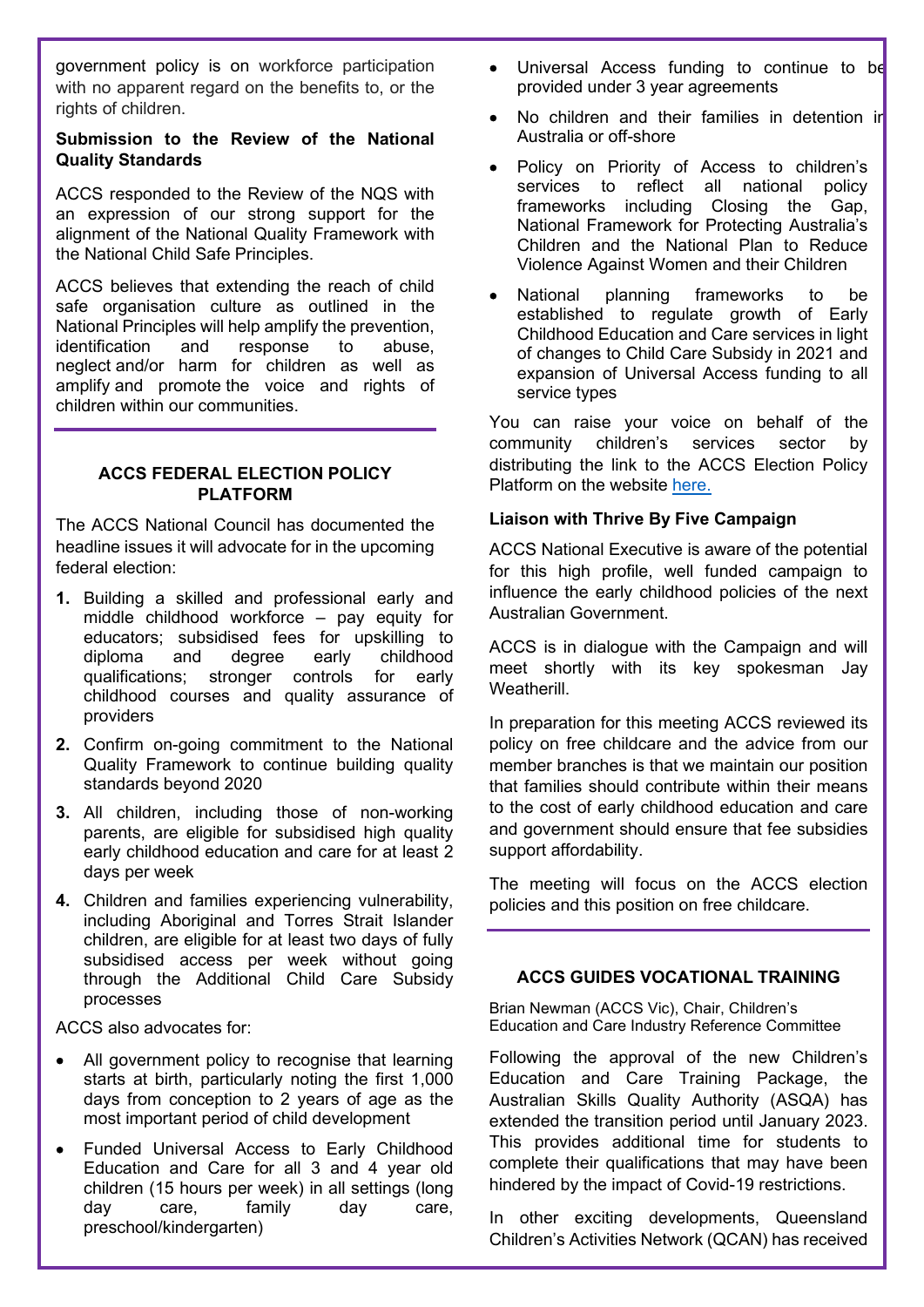approval for a brand new Certificate III in Outside School Hours Care. This supersedes the old Certificate IV which has few enrolments and creates parallel qualifications with Early Childhood Education and Care. Congratulations to QCAN for driving this process and for their commitment to ensure high quality education and training for the important OSHC sector.

The federal government (through the Department of Education, Skills and Employment) is once again restructuring how industry is involved in training package development. The 67 Industry Reference Committees (IRCs) are to be replaced with a smaller number of 'industry clusters', and it is not yet clear where Children's Education and Care will be placed in this new system. It is also unclear as to who will be part of these clusters, with suggestions that they will be government employees rather than broadly representative of sectors.

A Transition Advisory Group has been established to plan transition to the new arrangements, and its membership has finally been made public. Worryingly, it includes AIG, ACCI, Business Council, and the Council of Small Business – all national business lobbies - but only a single representative from the trade union movement. One of the strengths of the current system of IRCs is their members' direct connection with their sectors, and it seems that government is looking only to the business sector for advice, which may not be good for already marginalised sectors like Children's Education and Care. Transition to the new arrangements will be completed next year, and much remains unknown so watch this space!

#### **ACCS BRANCH UPDATES**

#### **Carewest Influencing WA Government Decisions on Community Child Care**

Sally Griffith, Carewest member (ACCS WA branch); ACCS National Treasurer

Carewest has had a busy few months. In July Carewest was represented at the Skills Summit hosted by Hon Mark McGowan Premier WA and Hon Sue Ellery Minister for Education and Training to address the workforce skills shortage. Representatives across all sectors including disability services, ECEC, hospitality, health, construction and unions participated in the discussions on these key questions:

- What practical action could be taken to address the WA skills needs over the coming months? and
- What actions could be taken now to avoid future skills shortage?

The entire WA Labor cabinet attended and approximately 150 sector representatives, robust conversations took place with a number of suggestions for action.

As we know the main issue for the broader care sectors are of course pay and working conditions. Unfortunately even prior to COVID the ECEC workforce has been diminishing as demonstrated by the data gathered by ACECQA in the recent consultation of the Workforce Strategy. Unfortunately until pay and working conditions are addressed it is unlikely any incentives will fix the issue.

On August 20<sup>th</sup> Carewest hosted an event with Danny Ford from Kambarang Services. Danny taught us much about the history and culture of Aboriginal people and most importantly how to challenge the stereotypes and the importance of speaking and teaching the truth. Feedback from members was very positive.

Carewest now meets quarterly due to the difficulties for Directors in leave services because of the workforce shortages. Our last meeting was in August and we welcomed Tonia Fahey Senior School Psychologist from the [Triple P.](https://www.triplep-parenting.net.au/au-uken/find-help/triple-p-parenting-in-western-australia/) Tonia presented Fearless which is an excellent workshop with many strategies to support parents and educators with children experiencing anxiety. This is highly recommended for educator teams and/or families. The Triple P offer a number of 2 and 3 hour workshops which are free and certainly worth exploring.

Carewest will host the next meeting in November with the AGM scheduled for Monday 15<sup>th</sup>.

#### **ACCS SA Branch Report**

Carrie Johnson, Convenor

The year of 2020 - 2021 has continued the learning curve for me as the sector navigated the complexities of a pandemic and the support required for the sector. I would like to take the opportunity to acknowledge the support, guidance, and advice that I have received from the existing members.

The Executive Committee had 3 long term members stand down as their commitments changed and 3 new members were elected to the executive. The mix of existing and new members